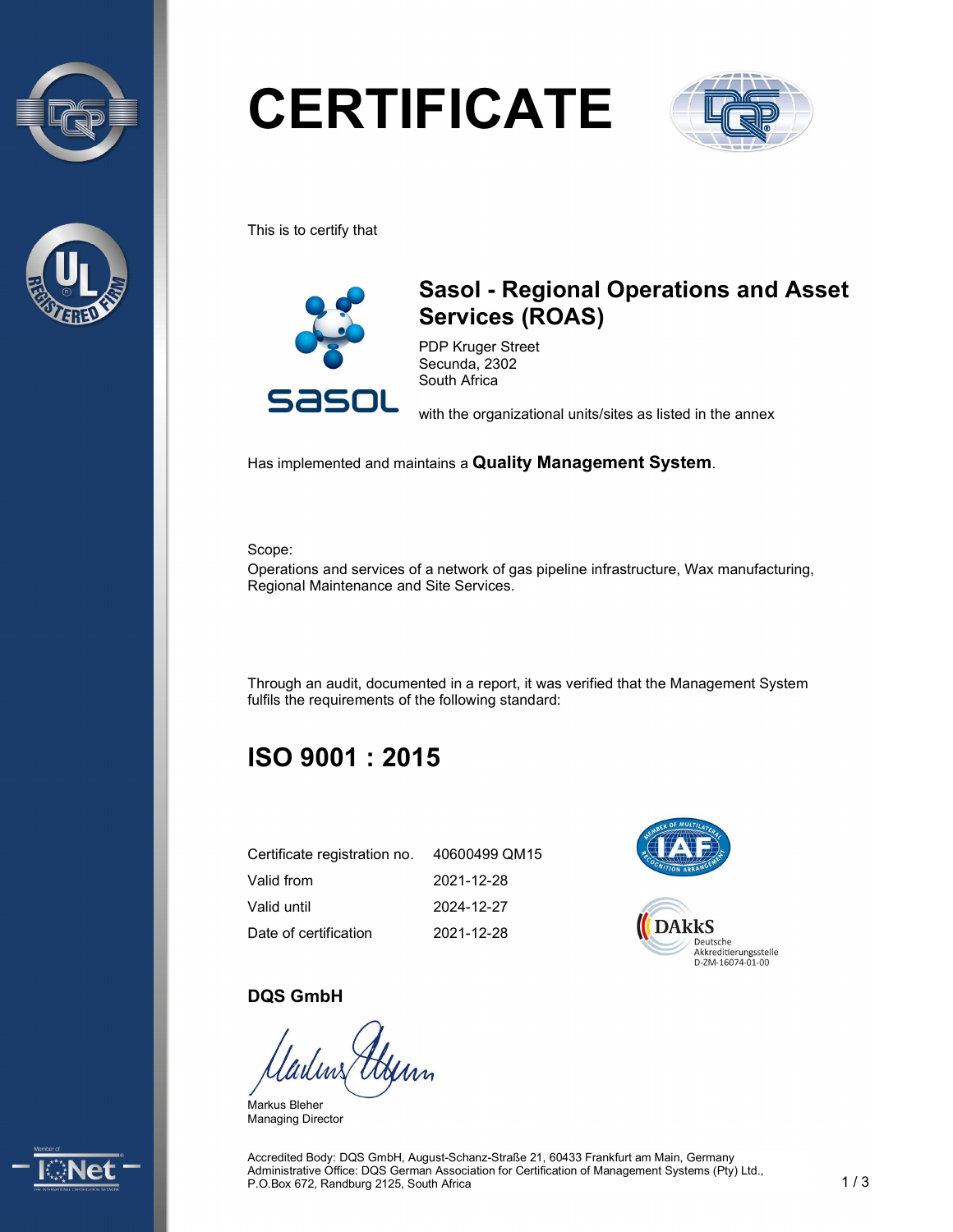



#### Annex to certificate Registration No. 40600499 QM15

## Sasol - Regional Operations and Asset Services (ROAS)

PDP Kruger Street Secunda, 2302 South Africa

Location **Scope** Scope **Scope** 

40603656 Regional Operations and Asset Services - Pipelines Inland Operations 20 Indianapolis Boulevard Raceway Industrial Park Gosforth Park Germiston, 1419 **Gauteng** South Africa

Operations and services of a network of gas pipeline infrastructure, Wax manufacturing, Regional Maintenance and Site Services.

#### 40603657

Regional Operations and Asset Services - ROMPCO Operations Mozambique Parque Industrial de Beluluane Parcela 137 Distrito de Boane Maputo Mozambique

Operations and services of a network of gas pipeline infrastructure, Wax manufacturing, Regional Maintenance and Site Services.

#### 40603658

Regional Operations and Asset Services - ROMPCO Operations RSA 14 Waterlily Crescent Riverside Industrial Park Nelspruit, 1200 South Africa

Operations and services of a network of gas pipeline infrastructure, Wax manufacturing, Regional Maintenance and Site Services.

40603659

Regional Operations and Asset Services - KZN Pipelines and WAX Operations 465 Tara Road **Wentworth** Durban South Africa

Operations and services of a network of gas pipeline infrastructure, Wax manufacturing, Regional Maintenance and Site Services.



This annex (2021-12-28) is only valid in connection with the above-mentioned certificate. 2.2 a and 2.2 a  $\sim$  2.2 a  $\sim$  2.2 a  $\sim$  2.2 a  $\sim$  2.2 a  $\sim$  2.2 a  $\sim$  2.2 a  $\sim$  2.2 a  $\sim$  2.2 a  $\sim$  2.2 a  $\sim$  2.2 a  $\sim$  2.2 a  $\sim$  2.2 a  $\sim$  2.2 a  $\sim$  2.2 a  $\sim$  2.2 a  $\sim$